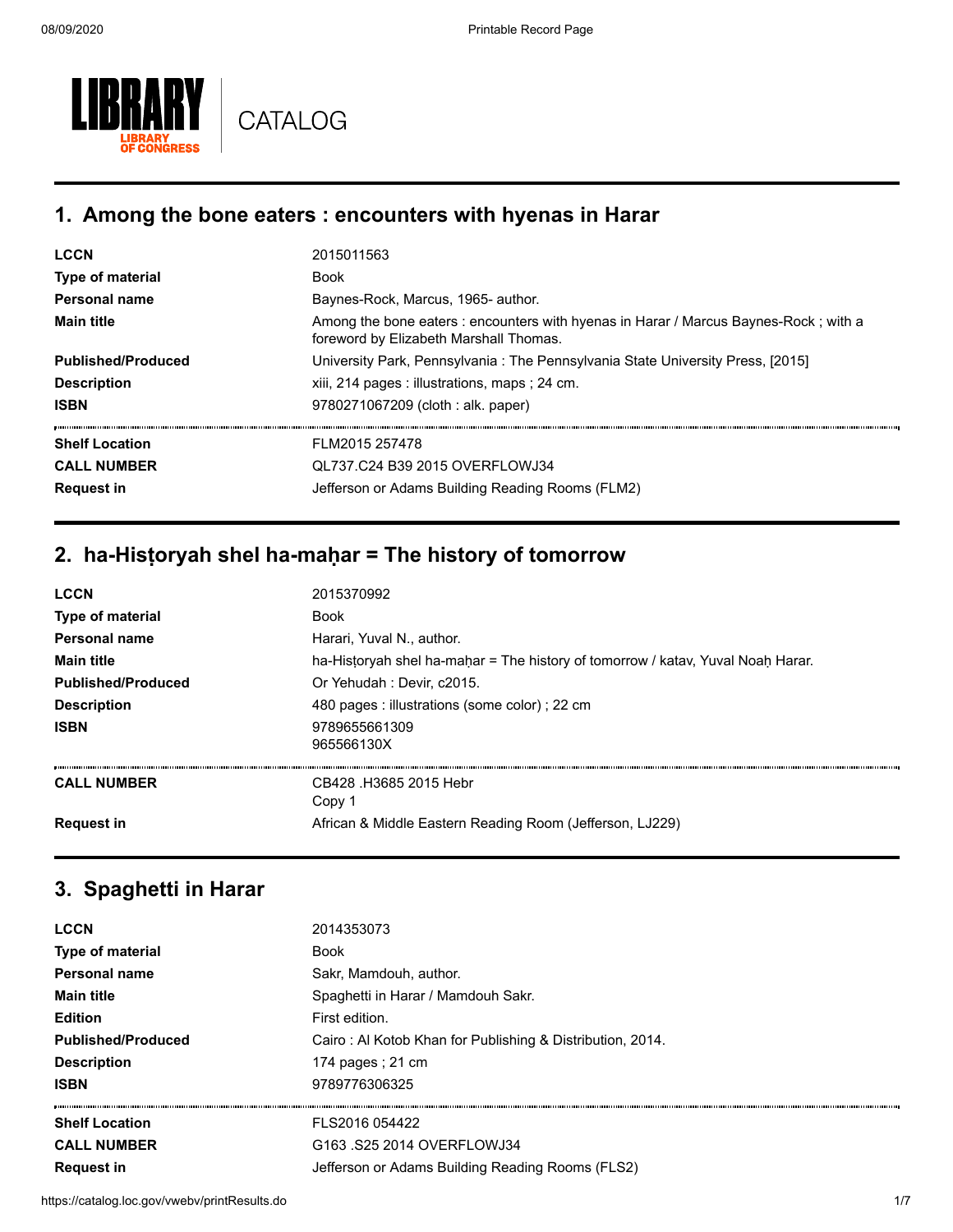# **4. YaMadh̲āné ʻĀlam marḥa muyā hulatañā daraǧā temhert bét ʻamatāwi masehét.**

| <b>LCCN</b>               | 2014271074                                                                        |
|---------------------------|-----------------------------------------------------------------------------------|
| <b>Type of material</b>   | Periodical or Newspaper                                                           |
| Corporate name            | Madhāné 'Ālam marha muyā hulatañā darağā temhert bét.                             |
| <b>Main title</b>         | YaMad <u>h</u> āné 'Ālam marḥa muyā hulatañā daraǧā temhert bét 'amatāwi masehét. |
| <b>Published/Produced</b> | Harar: Madhané 'Alam                                                              |
| <b>Description</b>        | volumes : illustrations : 32 cm                                                   |
| <b>Current frequency</b>  | Annual                                                                            |
| <b>CALL NUMBER</b>        | LG402.M334 M3 Amhar<br>Set 1                                                      |
| <b>Request in</b>         | African & Middle Eastern Reading Room (Jefferson, LJ229)                          |
| Older receipts            | vol.3 (1966 - 1967)                                                               |

# **5. Emperor Haile Selassie**

| <b>LCCN</b>               | 2014029648                                             |
|---------------------------|--------------------------------------------------------|
| <b>Type of material</b>   | <b>Book</b>                                            |
| <b>Personal name</b>      | Bereket H. Selassie, author.                           |
| <b>Main title</b>         | Emperor Haile Selassie / Bereket Habte Selassie.       |
| <b>Published/Produced</b> | Athens, Ohio: Ohio University Press, 2014.             |
| <b>Description</b>        | 147 pages : illustrations, portraits ; 18 cm.          |
| <b>ISBN</b>               | 9780821421277 (pb : alk. paper)<br>9780821445082 (pdf) |
| <b>Shelf Location</b>     | FLS2015 050844                                         |
| <b>CALL NUMBER</b>        | DT387.7 .B47 2014 OVERFLOWJ34                          |
| <b>Request in</b>         | Jefferson or Adams Building Reading Rooms (FLS2)       |

# **6. Voices of the sea**

| <b>LCCN</b>               | 2014941677                                                 |
|---------------------------|------------------------------------------------------------|
| Type of material          | <b>Book</b>                                                |
| Personal name             | Harar, Bethany Masone, author.                             |
| <b>Main title</b>         | Voices of the sea / Bethany Masone Harar.                  |
| <b>Published/Produced</b> | Salt Lake City: WiDō Publishing, [2014].                   |
| <b>Description</b>        | 278 pages : 21 cm                                          |
| <b>ISBN</b>               | 9781937178543 (alk. paper)                                 |
| <b>CALL NUMBER</b>        | P77 H21133 Voi 2014 CABIN BRANCH<br>Copy 1                 |
| <b>Request in</b>         | Jefferson or Adams Building Reading Rooms - STORED OFFSITE |

### **7. Éthiopie : les règles d'un nouveau je : photographies, vidéos et sculptures contemporaines, peintures et objets anciens**

**LCCN** 2014411237 **Type of material Book**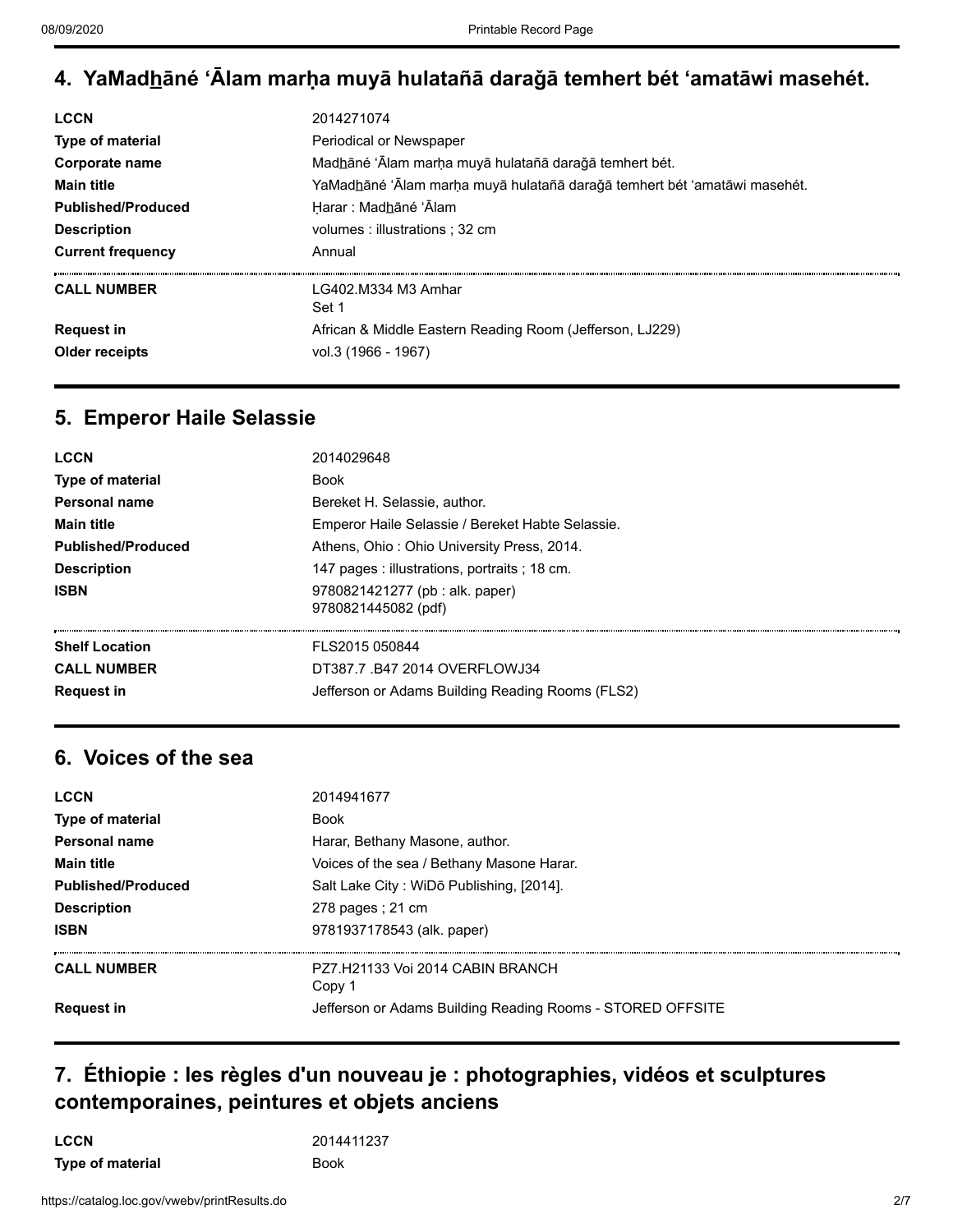| 08/09/2020               | <b>Printable Record Page</b>                                                                                                                                                    |
|--------------------------|---------------------------------------------------------------------------------------------------------------------------------------------------------------------------------|
| Personal name            | Tubiana, Sylvie.                                                                                                                                                                |
| <b>Main title</b>        | Éthiopie : les règles d'un nouveau je : photographies, vidéos et sculptures contemporaines,<br>peintures et objets anciens / Sylvie Tubiana ; Mickaël Bethe-Selassié  [et al.]. |
| <b>Published/Created</b> | [Saint-Maur] : Éditions Sépia, c2013.                                                                                                                                           |
| <b>Description</b>       | 79 p. : ill. (chiefly col.) ; 25 cm.                                                                                                                                            |
| <b>ISBN</b>              | 9782842802196 (pbk.)<br>2842802195 (pbk.)                                                                                                                                       |
| <b>Shelf Location</b>    | FLM2014 166949                                                                                                                                                                  |
| <b>CALL NUMBER</b>       | N6853.T83 A4 2013 OVERFLOWA5S                                                                                                                                                   |
| <b>Request in</b>        | Jefferson or Adams Building Reading Rooms (FLM1)                                                                                                                                |

# **8. Yamāyečanaf-ṡagā : yanaṡānat qandiločāčen tegel tārik-qamas lebolad (kaGondar ... Ḥarar ... ʾArmāċeho ... ʾeska Gadārif (Sudān) ... )**

| <b>LCCN</b>               | 2013440118                                                                                                                                        |
|---------------------------|---------------------------------------------------------------------------------------------------------------------------------------------------|
| Type of material          | <b>Book</b>                                                                                                                                       |
| Personal name             | Bāya Negātu Tasamā.                                                                                                                               |
| <b>Main title</b>         | Yamāyečanaf-sagā : yanasānat qandiločāčen tegel tārik-qamas lebolad (kaGondar  Ḥarar<br>'Armāċeho  'eska Gadārif (Sudān)  ) / Bāya Negātu Tasamā. |
| <b>Published/Produced</b> | 'Adis 'Ababā, 'Ityopyā : Bāya Negātu Tasamā, Țeqemt 2006 [October 2013]                                                                           |
| <b>Description</b>        | vii, 306 pages : illustrations ; 20 cm                                                                                                            |
| <b>CALL NUMBER</b>        | P.19269 B3595 Y3 2013 Amhar<br>Copy 1                                                                                                             |
| <b>Request in</b>         | African & Middle Eastern Reading Room (Jefferson, LJ229)                                                                                          |

# **9. Bagenb yatāṭaračew qedus katamā**

| <b>LCCN</b><br>Type of material | 2012312764<br>Film or Video                                  |
|---------------------------------|--------------------------------------------------------------|
| <b>Main title</b>               | Bagenb yatāṭaračew qedus katamā / dāyréktar, Biniyām Tašoma. |
| <b>Edition</b>                  | [English language subtitled version].                        |
| <b>Published/Created</b>        | [Addis Ababa] : Harar miliniyam, [2012]                      |
| <b>Description</b>              | 1 videodisc of 1 (DVD) : sd., col.; 4 3/4 in. viewing copy   |
| <b>CALL NUMBER</b>              | Not available                                                |
| <b>Request in</b>               | Motion Picture/TV Reading Rm. By Appointment (Madison LM336) |

# **10. Emirate, Egyptian, Ethiopian : colonial experiences in late nineteenth-century Harar**

| <b>LCCN</b>               | 2018026677                                                                                                  |
|---------------------------|-------------------------------------------------------------------------------------------------------------|
| <b>Type of material</b>   | Book                                                                                                        |
| <b>Personal name</b>      | Ben-Dror, Avishai, author.                                                                                  |
| <b>Main title</b>         | Emirate, Egyptian, Ethiopian : colonial experiences in late nineteenth-century Harar / Avishai<br>Ben-Dror. |
| <b>Published/Produced</b> | Syracuse, New York: Syracuse University Press, 2018.                                                        |
| <b>Projected pub date</b> | 1807                                                                                                        |
| <b>Description</b>        | online resource.                                                                                            |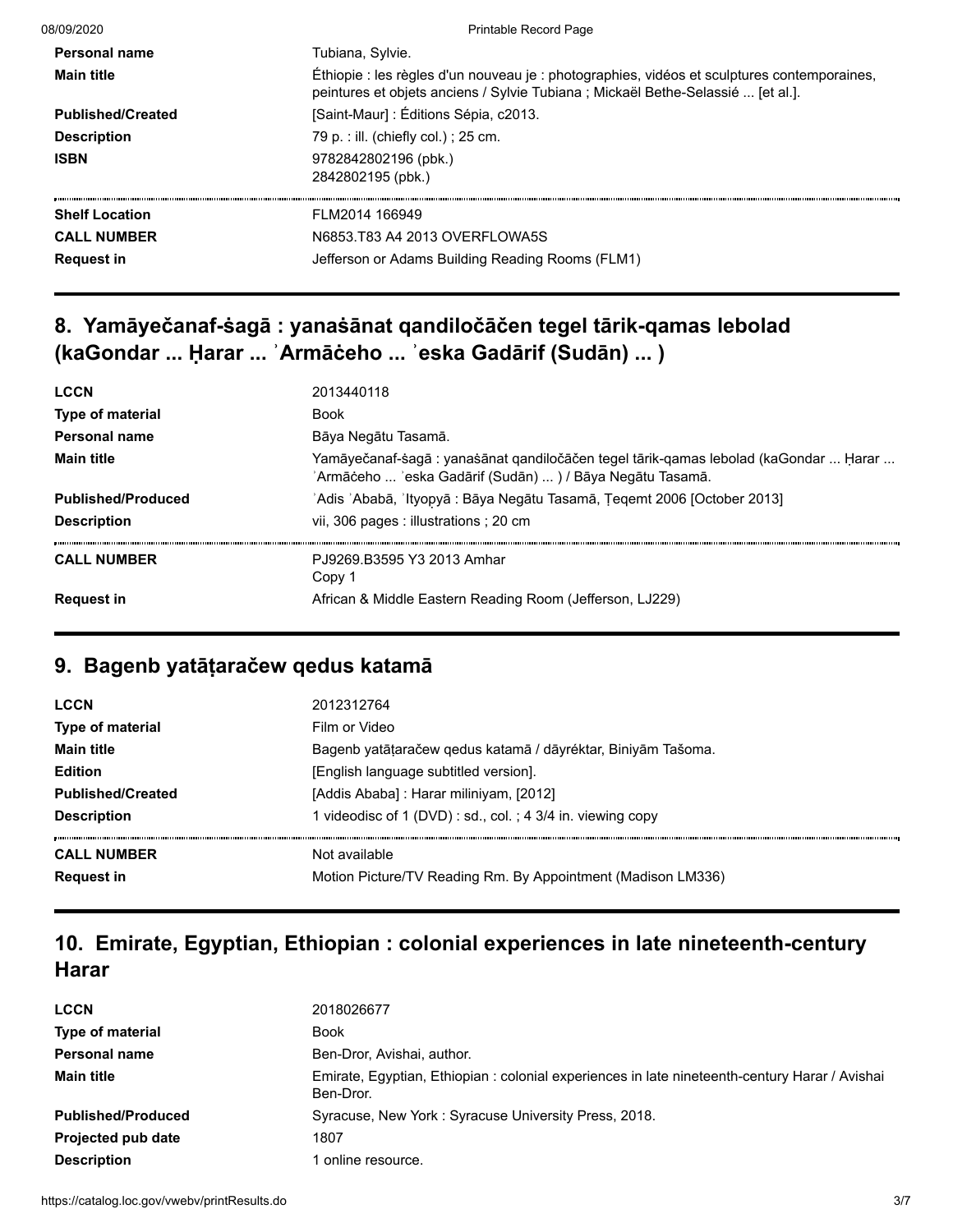**ISBN** 9780815654315 (e-book)

Item not available at the Library. [Why not?](https://catalog.loc.gov/vwebv/ui/en_US/htdocs/help/accountInfo.html#acs)

#### **11. Emirate, Egyptian, Ethiopian : colonial experiences in late nineteenth-century Harar**

| <b>LCCN</b>               | 2018024812                                                                                                  |
|---------------------------|-------------------------------------------------------------------------------------------------------------|
| <b>Type of material</b>   | <b>Book</b>                                                                                                 |
| Personal name             | Ben-Dror, Avishai, author,                                                                                  |
| <b>Main title</b>         | Emirate, Egyptian, Ethiopian : colonial experiences in late nineteenth-century Harar / Avishai<br>Ben-Dror. |
| <b>Published/Produced</b> | [Syracuse, New York]: Syracuse University Press, [2018]                                                     |
| <b>Description</b>        | xiv, 313 pages : maps ; 23 cm                                                                               |
| <b>ISBN</b>               | 9780815635666 (hardcover: alk. paper)<br>9780815635840 (pbk.: alk. paper)                                   |
| <b>CALL NUMBER</b>        | DT390 H3 B46 2018 CABIN BRANCH<br>Copy 1                                                                    |
| <b>Request in</b>         | Jefferson or Adams Building Reading Rooms - STORED OFFSITE                                                  |

# **12. 'Adāl : sema-ganānāw sulṭānét 'enā ya'Imām 'Aḥmad 'Ibrāhim (Gerañ) zamačāwoč**

| <b>LCCN</b>                             | 2018338221                                                                                                                                                                                              |
|-----------------------------------------|---------------------------------------------------------------------------------------------------------------------------------------------------------------------------------------------------------|
| <b>Type of material</b>                 | <b>Book</b>                                                                                                                                                                                             |
| <b>Personal name</b>                    | 'Afandi Mutagi, author.                                                                                                                                                                                 |
| <b>Main title</b>                       | 'Adāl : sema-ganānāw sulțānét 'enā ya'lmām 'Aḥmad 'Ibrāhim (Gerañ) zamačāwoč / 'Afandi<br>Mutagi = Adal: the mighty sultanate and the campaigns of Imam Ahmad Ibrahim (Ahmad<br>Gragn) / Afendi Muteki. |
| <b>Edition</b>                          | Mağamariyā baHamle 2009 tātama.                                                                                                                                                                         |
| <b>Published/Produced</b>               | Harar, Ethiopia: [publisher not identified], Hamle 2009 [July 2017]                                                                                                                                     |
| <b>Description</b>                      | 364 pages : 21 cm                                                                                                                                                                                       |
| <b>CALL NUMBER</b><br><b>Request in</b> | Not available<br>African & Middle Eastern Reading Room (Jefferson, LJ229)                                                                                                                               |
|                                         |                                                                                                                                                                                                         |

# **13. Éthiopie : histoires de voyage, voyage dans l'histoire**

| <b>LCCN</b>               | 2017487569                                                                   |
|---------------------------|------------------------------------------------------------------------------|
| Type of material          | <b>Book</b>                                                                  |
| <b>Personal name</b>      | Claerhout, François, author.                                                 |
| <b>Main title</b>         | Éthiopie : histoires de voyage, voyage dans l'histoire / François Claerhout. |
| <b>Published/Produced</b> | Bordeaux: Elytis, [2017]<br>copyright 2017                                   |
| <b>Description</b>        | 383 pages : illustrations ; 24 cm                                            |
| <b>ISBN</b>               | 9782356392237 (pbk.)<br>2356392238                                           |
| <b>CALL NUMBER</b>        | DT378.3. C53 2017 CABIN BRANCH<br>Copy 1                                     |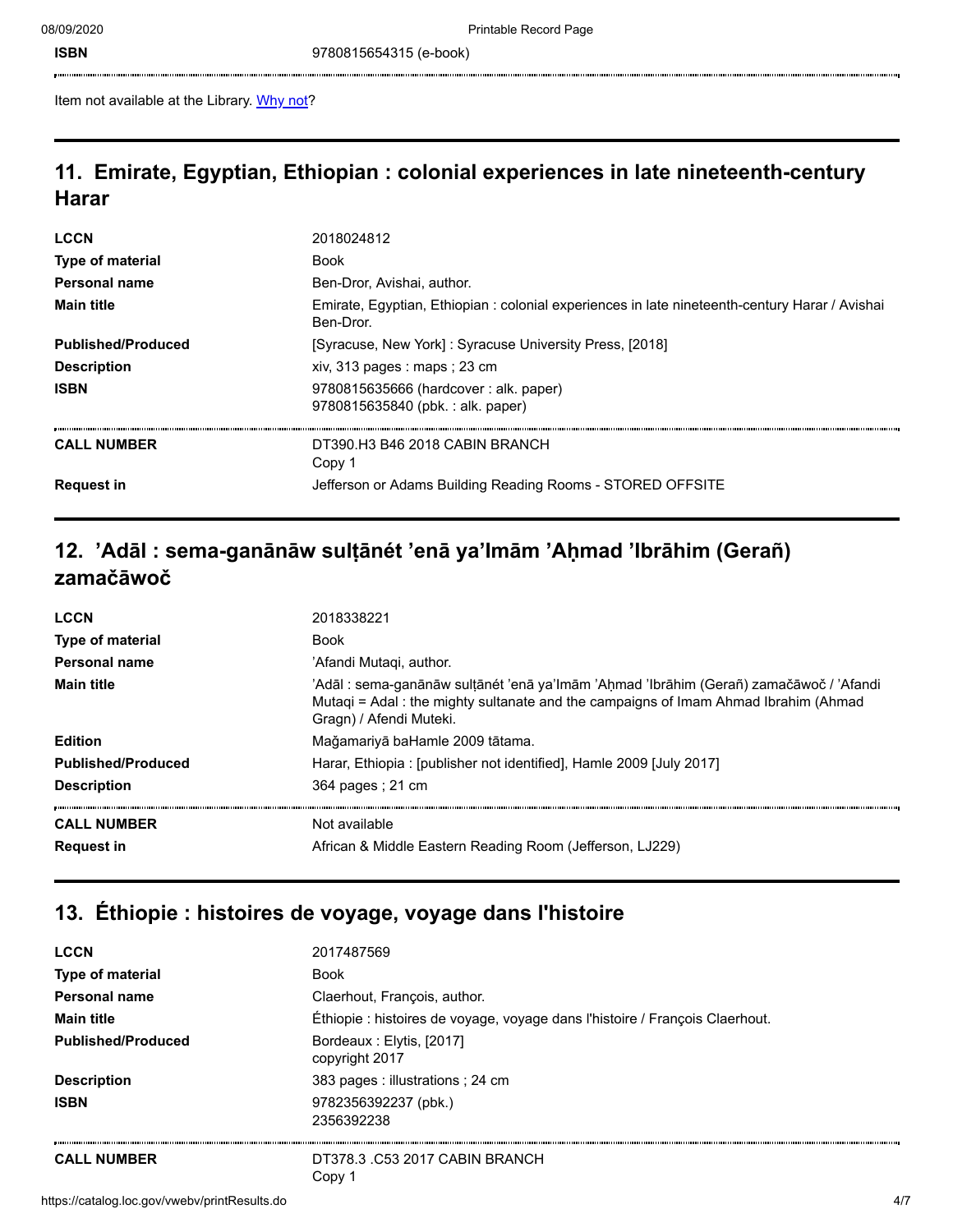# **14. Street scene: Harar-High St. leading to market, Abyssinia [Ethiopia]**

| <b>LCCN</b>              | 2014683643                                                                                                                                                                              |
|--------------------------|-----------------------------------------------------------------------------------------------------------------------------------------------------------------------------------------|
| <b>Type of material</b>  | Photograph, Print, or Drawing (Part of Collection)                                                                                                                                      |
| Corporate name           | Bain News Service, publisher.                                                                                                                                                           |
| <b>Main title</b>        | Street scene: Harar-High St. leading to market, Abyssinia [Ethiopia] [graphic].                                                                                                         |
| <b>Published/Created</b> | [no date recorded on caption card]                                                                                                                                                      |
| <b>Description</b>       | 1 negative : glass ; $5 \times 7$ in. or smaller.                                                                                                                                       |
| <b>Rights advisory</b>   | No known restrictions on publication. For more information, see George Grantham Bain<br>Collection - Rights and Restrictions Information https://www.loc.gov/rr/print/res/274 bain.html |
| Links                    | digital file from original neg. http://hdl.loc.gov/loc.pnp/ggbain.03649                                                                                                                 |
| <b>CALL NUMBER</b>       | $IC-B2-761-7$                                                                                                                                                                           |
| <b>Request in</b>        | Prints & Photographs Reading Room (Madison, LM337)                                                                                                                                      |

# **15. The royal Ethiopian children The children of Ras Tafari, who will be crowned King of Abyssinia shortly with much pomp, playing with a companion in the public park at Addis Ababa. Left to right: daughter of the Governor of Karar, Princess Zahai, Crown Prince Asfacu and Prince Hakonnon.**

| <b>LCCN</b>              | 2017652275                                                                                                                                                                                                                                                                                                         |
|--------------------------|--------------------------------------------------------------------------------------------------------------------------------------------------------------------------------------------------------------------------------------------------------------------------------------------------------------------|
| <b>Type of material</b>  | Photograph, Print, or Drawing (Part of Collection)                                                                                                                                                                                                                                                                 |
| <b>Main title</b>        | The royal Ethiopian children [graphic] ; The children of Ras Tafari, who will be crowned King of<br>Abyssinia shortly with much pomp, playing with a companion in the public park at Addis<br>Ababa. Left to right: daughter of the Governor of Karar, Princess Zahai, Crown Prince Asfacu<br>and Prince Hakonnon. |
| <b>Published/Created</b> | 10/28/30 [28 October 1930]                                                                                                                                                                                                                                                                                         |
| <b>Description</b>       | 1 photograph : gelatin silver print ; 21 x 26 cm (8 x 10 in. format)                                                                                                                                                                                                                                               |
| <b>Rights advisory</b>   | Publication may be restricted. For information see "New York World-Telegram & ,"<br>http://www.loc.gov/rr/print/res/076 nyw.html                                                                                                                                                                                   |
| Links                    | digital file from original http://hdl.loc.gov/loc.pnp/ds.11596                                                                                                                                                                                                                                                     |
| <b>CALL NUMBER</b>       | NYWTS - BIOG--Ethiopia, Royal Family--Haile Selassie--Emperor--Family Groups [item]                                                                                                                                                                                                                                |
| <b>Request in</b>        | Prints & Photographs Reading Room (Madison, LM337)                                                                                                                                                                                                                                                                 |

# **16. A comprehensive guide to Harar and surroundings**

| <b>LCCN</b>               | 2016341108                                                           |
|---------------------------|----------------------------------------------------------------------|
| <b>Type of material</b>   | <b>Book</b>                                                          |
| Personal name             | Chiari. Gian Paolo.                                                  |
| <b>Main title</b>         | A comprehensive guide to Harar and surroundings / Gian Paolo Chiari. |
| <b>Published/Produced</b> | Addis Ababa, Ethiopia: Arada Books, [2015]                           |
| <b>Description</b>        | 249 pages : illustrations ; 21 cm.                                   |
| <b>ISBN</b>               | 9789994486663                                                        |
| <b>CALL NUMBER</b>        | DT390 H3 C45 2014 CABIN BRANCH<br>Copy 1                             |
| <b>Request in</b>         | Jefferson or Adams Building Reading Rooms - STORED OFFSITE           |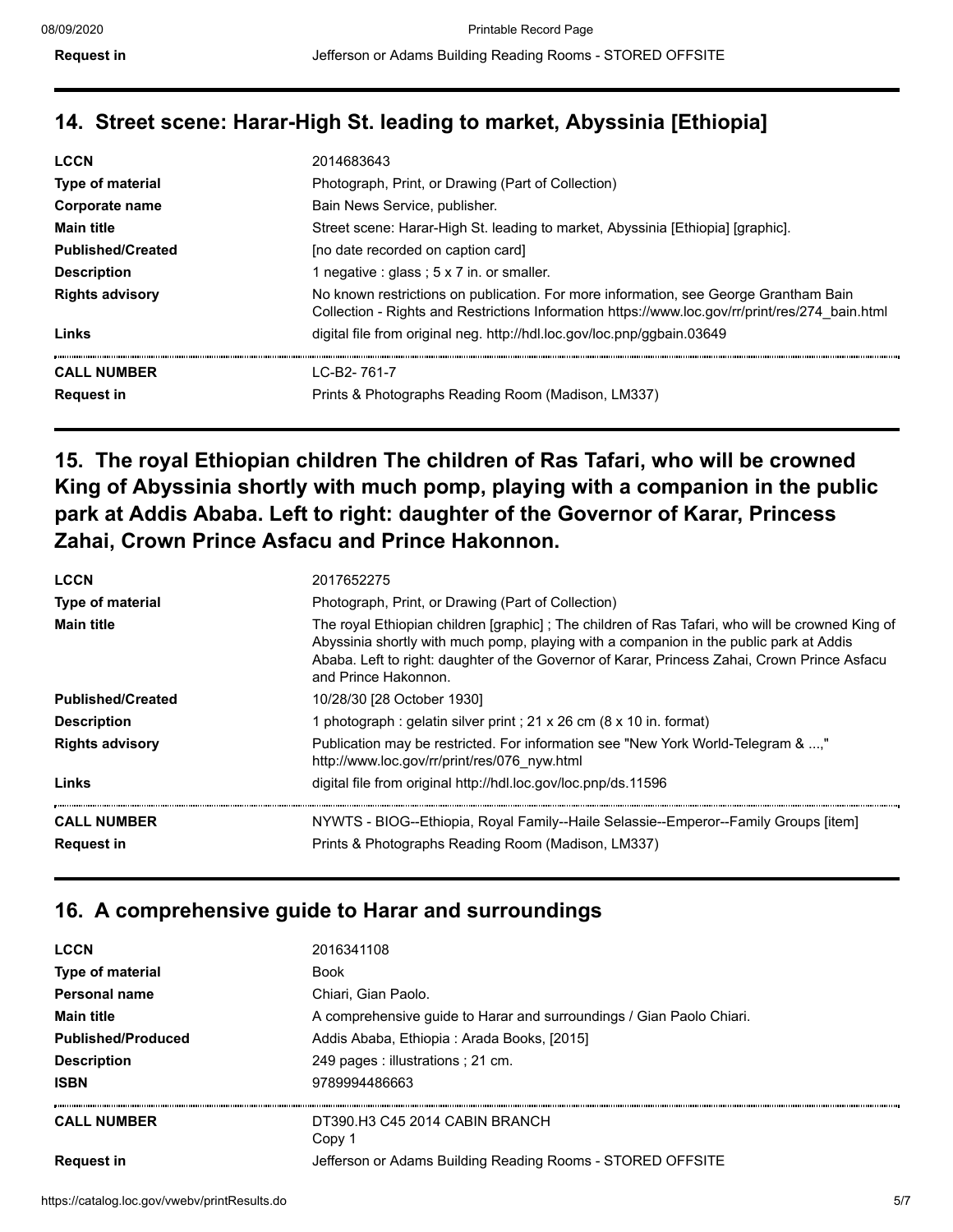# **17. Maqaddinkii xeebaha berri-soomaal : taariikh-nololeeddii : Xaaji Sharma'arke Cali Saalax, (1776-1861)**

| 2016343379                                                                                                                         |
|------------------------------------------------------------------------------------------------------------------------------------|
| Book                                                                                                                               |
| Axmed Ibraahin Cawaale.                                                                                                            |
| Magaddinkii xeebaha berri-soomaal : taariikh-nololeeddii : Xaaji Sharma'arke Cali Saalax,<br>(1776-1861) / Axmed Ibraahin Cawaale. |
| Daabacaaddii kowaad.                                                                                                               |
| Copenhagen, Denmark: Liibaan Publishers, [2014]                                                                                    |
| 95 pages : 20 cm                                                                                                                   |
| 9788799520831                                                                                                                      |
| DT403.7.X33 A96 2014 CABIN BRANCH<br>Copy 1                                                                                        |
| Jefferson or Adams Building Reading Rooms - STORED OFFSITE                                                                         |
|                                                                                                                                    |

#### **18. New perspectives on Sir Richard Burton : orientalism, the Cannibal Club, and Victorian ideas of sex, race and gender**

| <b>LCCN</b>               | 2017014706                                                                                                                             |
|---------------------------|----------------------------------------------------------------------------------------------------------------------------------------|
| Type of material          | <b>Book</b>                                                                                                                            |
| Personal name             | Wallen, John, author.                                                                                                                  |
| <b>Main title</b>         | New perspectives on Sir Richard Burton : orientalism, the Cannibal Club, and Victorian ideas<br>of sex, race and gender / John Wallen. |
| <b>Edition</b>            | Second edition.                                                                                                                        |
| <b>Published/Produced</b> | Bethesda: Academica Press, [2017]                                                                                                      |
| Projected pub date        | 1704                                                                                                                                   |
| <b>Description</b>        | pages cm                                                                                                                               |
| <b>ISBN</b>               | 9781680530278                                                                                                                          |

Item not available at the Library. [Why not?](https://catalog.loc.gov/vwebv/ui/en_US/htdocs/help/accountInfo.html#acs)

#### **19. Ethiopia : history, culture and challenges**

| <b>LCCN</b>               | 2017012752                                                                                                                                    |
|---------------------------|-----------------------------------------------------------------------------------------------------------------------------------------------|
| <b>Type of material</b>   | <b>Book</b>                                                                                                                                   |
| <b>Main title</b>         | Ethiopia: history, culture and challenges / edited by Siegbert Uhlig, David Appleyard,<br>Alessandro Bausi, Wolfgang Hahn, and Steven Kaplan. |
| <b>Published/Produced</b> | East Lansing: Michigan State University Press, 2017.                                                                                          |
| <b>Projected pub date</b> | 1712                                                                                                                                          |
| <b>Description</b>        | pages cm                                                                                                                                      |
| <b>ISBN</b>               | 9781611862751 (cloth : alk. paper)                                                                                                            |

Item not available at the Library. [Why not?](https://catalog.loc.gov/vwebv/ui/en_US/htdocs/help/accountInfo.html#acs)